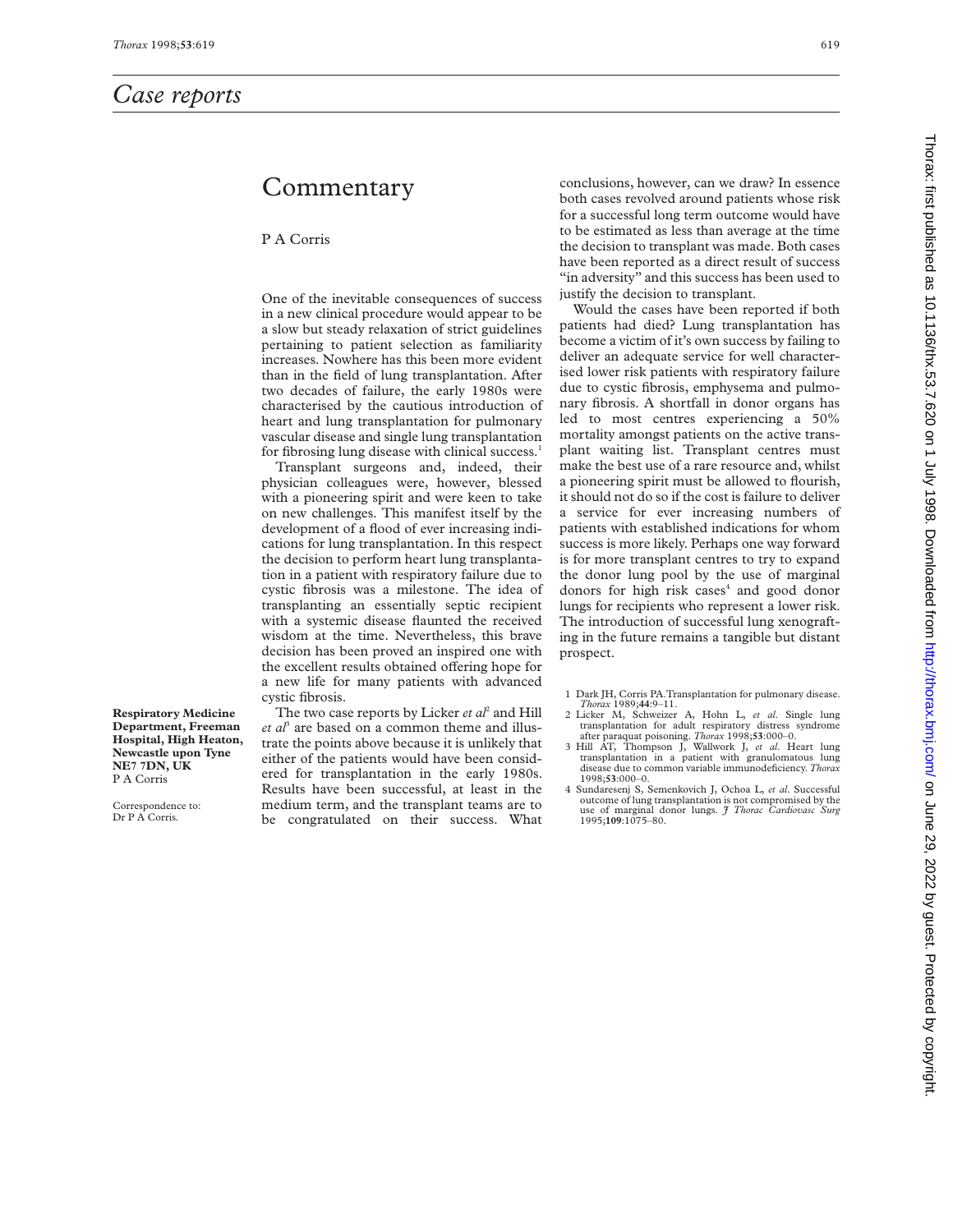## Single lung transplantation for adult respiratory distress syndrome after paraquat poisoning

Marc Licker, Alexandre Schweizer, Laurent Hohn, Denis R Morel, Anastase Spiliopoulos

#### **Abstract**

**Ventilator-dependent patients are considered poor candidates for lung transplantation. A 17 year old boy developed adult respiratory distress syndrome (ARDS) due to paraquat poisoning. A single lung transplantation was carried out with a successful outcome.** (*Thorax* 1998;**53**:620–621)

Keywords: lung transplantation; cardiopulmonary bypass; nitric oxide; paraquat; adult respiratory distress syndrome

Although ventilator dependence has traditionally been regarded as a relative contraindication for lung transplantation, candidates who deteriorate while on a waiting list and patients who develop acute respiratory failure in the absence of any associated organ dysfunction represent unique situations that merit cautious examination.<sup>1</sup> We report the perioperative management of a patient who developed adult respiratory distress syndrome (ARDS) after paraquat ingestion.

#### **Case history**

A 17 year old farmer with a recent history of diarrhoea and abdominal pain was admitted to the hospital because of worsening respiratory distress. The plasma creatinine level was raised  $(272 \mu M/l)$  and bilateral lung infiltrates were seen on the chest radiograph. Renal dysfunction and gastrointestinal signs resolved within one week. However, despite treatment with intravenous antibiotics, corticosteroid, and inhaled nitric oxide (NO), the patient's respiratory condition progressively deteriorated. A lung biopsy specimen had revealed obliterative bronchiolitis, few inflammatory cells, and extensive fibrosis associated with an intact alveolar framework. Several diagnoses were evoked including farmer's lung fibrosis, viral infection, and paraquat poisoning. After a multidisciplinary consultation he was accepted as a candidate for an urgent lung transplant since there was no evidence of a septic state or an associated organ failure, and the patient's relatives denied a suicidal attempt.

Mechanical ventilatory support was continued for five weeks until a suitable lung donor was found. After induction of anaesthesia a left-sided double lumen tracheobronchial tube

was inserted. Conventional mechanical ventilation was applied selectively on the right lung with inhaled NO (8-15 ppm). High frequency jet ventilation was applied on the left lung until clamping of the pulmonary artery. Partial cardiopulmonary bypass was instituted and lung transplantation was performed through a standard thoracotomy in the fifth intercostal space. After a cold ischaemia time of 270 minutes the donor lung was reperfused and conventional mechanical ventilation was resumed on both lungs with the application of a PEEP of 5 cm H<sub>2</sub>O. Weaning from cardiopulmonary bypass was successful with inotropic support (epinephrine 0.1 µg/kg/min). Although respiratory compliance and arterial oxygen tension were markedly improved, the pulmonary artery pressure remained elevated at 37 mm Hg. A trial of inhaled NO (2–20 ppm) was ineffective whereas an incremental infusion of nitroglycerin (1–5 µg/kg/min) induced a progressive fall in pulmonary artery pressure without any deterioration in oxygen exchange or in pulmonary shunting.

Postoperatively, despite signs of anaesthesia emergence and satisfactory chest radiographs and gas exchange, the patient failed to sustain spontaneous breathing as a result of generalised muscular weakness (with normal sensitivity) that was attributed either to prolonged immobilization, administration of corticoid related myorelaxants, or a toxic insult. The diagnosis of paraquat intoxication was confirmed by the patient himself and by immunoassay detection of paraquat in lung and muscle samples (134 µg/g and 328 µg/g, respectively) obtained 59 days after herbicide ingestion. No paraquat had been detected in several plasma samples obtained 4–24 days after the onset of gastrointestinal symptoms. On the 10th day after transplantation a 3 mm right bronchopleural fistula developed that was initially treated by stapling, pleural drainage, and antibiotics. A right pneumonectomy was finally performed 29 days after transplantation because of persistent air leakage and the risk of contralateral bronchopneumonia. Histological sections of the native lung revealed extensive and obliterative intra-alveolar and bronchiolar fibrosis with ectatic subpleural air spaces whereas the arteries and large bronchi were normal. After partial recovery of the neuromyopathy the patient was weaned from the ventilator 17 days after transplantation and he was discharged from the hospital 88 days after transplantation. Presently, he is able to lead an independent life. Thirteen months after the procedure pulmonary function tests showed the following values:  $FEV<sub>1</sub>$ , 2.23 l; FVC, 3.3 l, and TLC, 4.9 l.

#### **Discussion**

Paraquat is a water soluble quaternary ammonium derivative, poorly absorbed by the oral route (5–10%) and unbound to plasma proteins. Peak plasma concentrations are reached within 1–4 hours and decrease rapidly thereafter as the compound is taken up by the tissues and cleared by the kidney.<sup>2</sup> In our case paraquat was undetectable in plasma obtained

Thorax: first published as 10.1136/thx.53.7.620 on 101y 1998. Downloaded as 10.114.php.<http://thorax.bmj.com/> Thorax: First published as 10.1136/thx.53.7.620 on 1 July 1998. Downloaded by copyright. Thorax: first published as 10.1136/thx.53.7.620 on 1 July 1998. Downloaded from http://thorax.bmj.com/ on June 29, 2022 by guest. Protected by copyright

**Division of Anesthesiology** M Licker A Schweizer L Hohn

**Division of Anaesthesiological Investigations** D R Morel

**Clinics of Cardiovascular and Thoracic Surgery** A Spiliopoulos

**University Hospital of Geneva, CH-1211 Geneva 14, Switzerland.**

Correspondence to: Dr M Licker.

Received 4 February 1997 Returned to authors 2 April 1997 Revised version received 6 May 1997 Accepted for publication 30 May 1997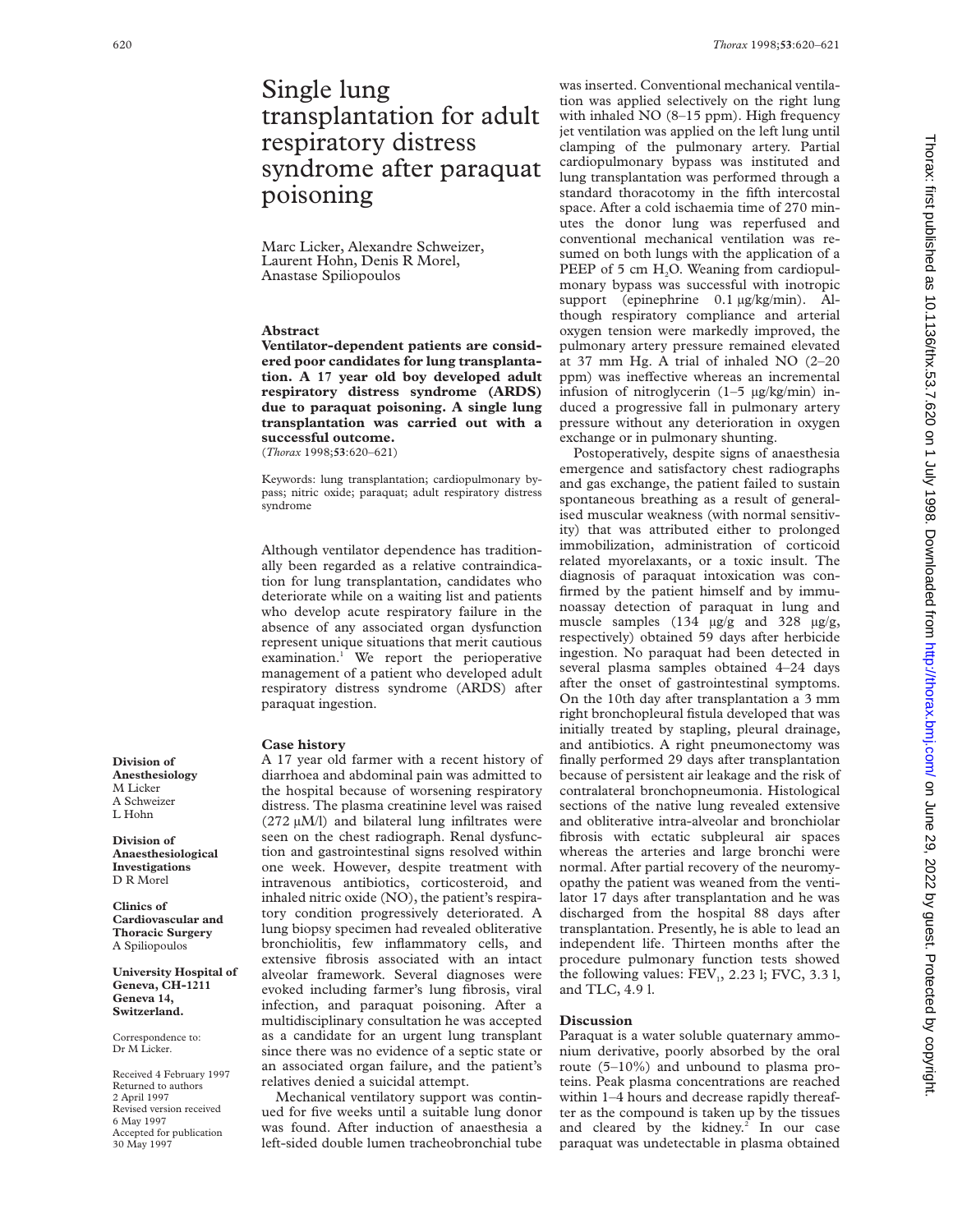four days after the start of gastrointestinal symptoms whereas high levels were found on lung and muscle samples taken as late as nine weeks after herbicide ingestion. Indeed, paraquat is actively concentrated in alveolar pneumocytes and skeletal muscles. The acute pulmonary lesions have been attributed to the formation of oxygen derived free radicals and lipid peroxidation products whereas activation of "resident" macrophages are implicated in lung fibrosis.3 All pharmacological treatments including free radical scavengers, iron chelators, cochicine or corticoids are of unproven value, but encouraging results have recently been reported with a combination of cyclophosphamide and methylprednisolone.4

In the most severe form the early mortality is related to respiratory, cardiac, renal and hepatic failure. In less severe poisoning a progressive bronchiolo-alveolitis develops and, once changes in the lung become apparent radiologically or if ventilatory assistance is required, the condition is invariably fatal.<sup>3</sup> Lung transplantation has been previously reported in five patients after paraquat intoxication, all of whom died (immediately and up to three months after transplantation) in relation to graft failure, infection, or massive haemorrhage.<sup>5-8</sup> In the present case the possibility of a suicide attempt was refuted by the patient's family and, after a multidisciplinary consultation, lung transplantation was advocated as the ultimate treatment of a respiratory insufficiency of unclear origin in the absence of sepsis and other organ failure.

At the time of the lung transplant partial cardiopulmonary bypass was instituted in order to improve blood oxygenation, to prevent right ventricular failure, and to maintain cardiac output after clamping of the right pulmonary artery. After reperfusion of the grafted lung a trial of inhaled NO failed to reduce pulmonary hypertension. In fact, rapid interaction of exogenous NO with superoxide generated during early pulmonary reperfusion may liberate far more toxic oxygen species, such as peroxynitrite and hydroxyl radicals,<sup>9</sup> than direct stimulation of the 3', 5'-cyclic guanosinemonophosphate (cGMP) pathway with a cGMP analogue, or an intravenous NO donor such as nitroglycerin might confer protective vascular effects while avoiding the release of toxic byproducts.10

Postoperatively, toxic myopathy and development of a right bronchopleural fistula led to difficulty in weaning the patient from the ventilator. The myopathy can severely limit the ultimate recovery and repeated biopsies are advocated to document the extent of injured and regenerated muscle fibres.<sup>6</sup> Since muscles are important body stores for paraquat, progressive release may occur resulting in new injuries in the grafted lung and further destruction of the native lung. Ablation of the "remodelled" right lung contributed to the decrease in the risk of infection and to healing of the bronchopulmonary fistula. Fortunately, gas exchange and functional lung volumes remained good. In addition, the patient recovered sufficient muscle strength to lead an independent life and he was compliant with the post-transplant medical regimen and follow up examinations.

The present case illustrates the successful management of paraquat poisoning by a single lung transplantation and is the longest survival ever reported (more than 20 months). However, given the shortage of donor lungs, the unknown psychological state of some candidates, and the bad outcome of previously reported cases, the question of the desirability of lung transplantation as a treatment for acute lung fibrosis after paraquat intoxication should be raised. Such cases should remain exceptional since rare resources and expensive medical treatment should be utilised for eligible candidates accepted onto a transplant programme.

1 Davies RD, Pasque MK. Pulmonary transplantation. *Ann Surg* 1995;**221**:14–28.

- 2 Proudfoot AT, Stewart MS. Paraquat poisoning: significance of plasma-paraquat concentrations. *Lancet* 1979;ii: 330–2.
- 3 Vale JA, Meredith TJ, Buckle BM. Paraquat poisoning: clinical features and immediate general management. *Hum Toxicol* 1987;**6**:4–17.
- 4 Lin J-L, Wei M-C, Liu Y-C. Pulse therapy with cyclophosphamide and methylprednisolone in patients with moderate to severe paraquat poisoning: a preliminary report. *Thorax* 1996; **51**:661–3.
- 5 Kamholz S, Veith FJ, Mollenkopf F, *et al*. Single lung transplantation in paraquat intoxication. *N Y State J Med* 1984; **84**:82–4.
- 6 The Toronto Lung Transplant Group. Sequential bilateral lung transplantation for paraquat poisoning. A case report. *J Thorac Cardiovasc Surg* 1985;**89**:734–42.
- 7 Mathew H, Logan A, Woodruff MFA, et al. Paraquat poisoning. Lung transplantation. *BMJ* 1968;3:759–63. 8 Cooke NJ, Flenley DC, Matthew H. Paraquat poisoning. *Q*
- *J Med* 1973;**168**:759–63.
- 9 Eppinger MJ, Ward PA, Jones ML, et al. Disparate effects of nitric oxide on lung ischemia-reperfusion injury. *Ann Thorac Surg* 1995;**60**:1169–75.
- 10 Naka Y, Chowdhury NC, Liao H, *et al*. Enhanced preservation of orthotopically transplanted rat lungs by nitroglycerin but not hydralazine. Requirement for graft vascular homeostasis beyond harvest vasodilation. *Circ Res* 1995;**76**: 900–6.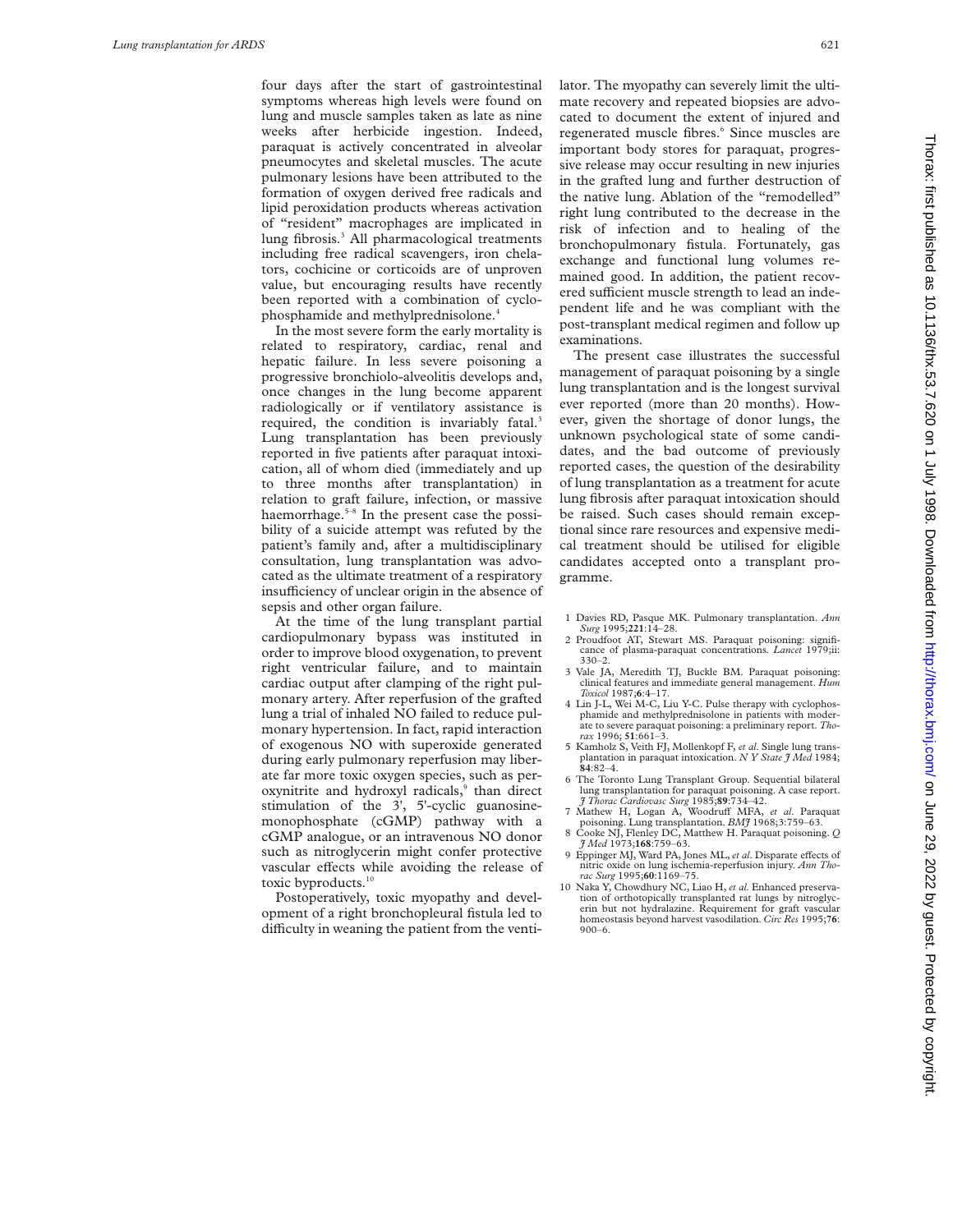# Heart lung transplantation in a patient with end stage lung disease due to common variable immunodeficiency

A T Hill, R A Thompson, J Wallwork, D E Stableforth

#### **Abstract**

**The case history is presented of a patient with common variable immunodeficiency in whom heart lung transplantation has been carried out with success. Transplantation was the only long term therapeutic option in this patient due to the progressive respiratory failure resulting from bronchiectasis, emphysema, and granulomatous lung disease.** (*Thorax* 1998;**53**:622–623)

Keywords: common variable immunodeficiency; transplantation; bronchiectasis; granulomatous lung disease

Common variable immunodeficiency is a primary immunodeficiency characterised by hypogammaglobulinaemia and has an estimated prevalence ranging from 1:50 000 to  $1:200000$ .<sup>1</sup> The immunodeficiency affects men and women equally and the onset is usually in the second or third decade of life. $<sup>1</sup>$  It is</sup> characterised by recurrent bacterial infections of the respiratory tract usually with nontypable *Haemophilus influenzae* and *Streptococcus pneumoniae*. <sup>1</sup> Recurrent bacterial infections can lead to irreversible chronic lung disease with bronchiectasis.<sup>1</sup>

#### **Case report**

A 37 year old man, an aircraft inspector, presented with a one year history of progressive dyspnoea, expectoration of a cupful of mucopurulent sputum daily, weight loss, and frequent sinus headaches. Past history included staphylococcal pneumonia at the age of six, pneumonia age of seven, delayed puberty, short stature, and frequent chest infections. He had a 10 year pack history of smoking, having stopped 10 years previously. His nephew had frequent infections including osteomyelitis as a child.

Pulmonary function tests were compatible with emphysema: forced expired volume in one second  $(FEV_1)$  0.61 l (15% predicted), forced vital capacity (FVC) 2.66 l (55% predicted), total lung capacity (TLC) 8.05 l (125% predicted), residual volume (RV) 5.11 l (302% predicted), and gas transfer coefficient (Kco) estimated using a 10 second breath hold method at 10.77 (38% predicted). Sputum



*Figure 1 Thoracic CT scan showing emphysematous bullae and diVuse interstitial shadowing.*

microbiology cultured *Haemophilus influenzae* (mycobacterial and fungal cultures were negative). Chest radiography revealed hyperinflated lung fields and bilateral basal cystic shadowing. Computed tomographic (CT) scanning of the lungs revealed emphysematous bullae and diffuse interstitial shadowing associated with structural lung and bronchial damage (fig 1). Although there was uncertainty whether there was bronchiectasis on the CT scan, a bronchogram carried out eight years earlier revealed bilateral bronchiectasis.

Full blood count and biochemistry were normal including angiotensin converting enzyme,  $\alpha_1$ -antitrypsin, aspergillus precipitins, rheumatoid and antinuclear factor. A sweat sodium and chloride test to exclude cystic fibrosis was normal. Immunoglobulin screening prior to treatment revealed a low IgG at 4.6 g/l (normal range 6–16) but normal IgA at 1.8 g/l (0.75–4) and IgM 0.65 g/l (0.25–2). Immunoglobulin subclasses revealed IgG subclass 1 and 3 deficiency: IgG<sub>1</sub> 3.5 g/l  $(4.2–12.9)$ and  $IgG_3$  0.13 g/l (0.4-1.3). He had low antibody levels to the recall antigens of *Haemophilus* and pneumococcal polysaccharides, as well as diphtheria and tetanus toxoid, and the latter failed to normalise after vaccination. There were low numbers of both T and B lymphocytes with a low T4 level and a reversed T4/T8 ratio (CD4  $0.12 \times 10^{9}$ /l (healthy control  $0.74 \times 10^9$ ) and CD8  $0.69 \times 10^9$ /l  $(0.77 \times 10^9)$ ). The lymphocytes also showed poor in vitro functional activity with subnormal lymphocyte proliferative responses to phytohaemagglutinin, concanavalin A, pokeweed mitogen, purified protein derivative, and *Candida albicans.*

Immunoglobulin replacement intravenous infusions (Sandoglobulin) at 150 mg/kg were commenced three weekly correcting the hypogammaglobulinaemia up to within the normal range (>6 g/l). Following replacement therapy the frequency of chest infections reduced. Despite this, over the next six years he progressively deteriorated becoming breathless on minimal exertion and requiring long term oxygen therapy, home nebulised bronchodilators, and cyclical antibiotics. At this stage his  $FEV<sub>1</sub>$ was 0.4 l and he was referred for heart lung transplantation.

**Department of Respiratory Medicine** A T Hill D E Stableforth

**Department of Immunology** R A Thompson

**Birmingham Heartlands Hospital, Birmingham B9 5SS, UK**

**The Transplant Unit, Papworth Hospital, Cambridge CB3 8RE, UK** J Wallwork

Correspondence to: Dr A T Hill, Department of Respiratory Medicine, Birmingham Heartlands Hospital, Bordesley Green East, Birmingham B9 5SS, UK.

Received 21 January 1997 Returned to authors 2 April 1997 Revised version received 3 June 1997 Accepted for publication 19 July 1997